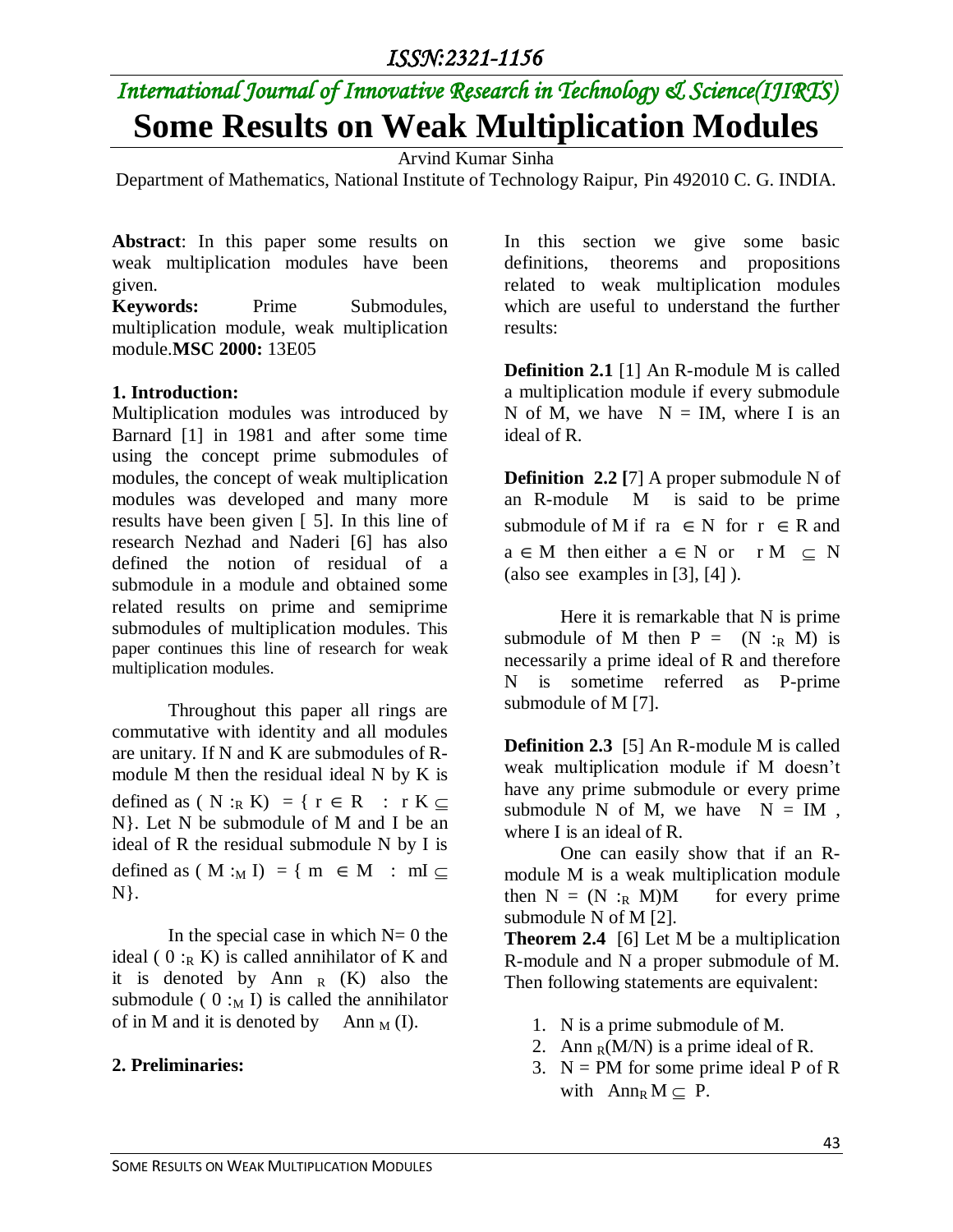## *International Journal of Innovative Research in Technology & Science(IJIRTS)*

**Theorem 2.5** [6] Let P be a proper submodule of multiplication R-module M. Then the following statements are equivalent:

- 1. P is prime submodule.
- 2. For every submodule N and K of M if NK  $\subseteq$  P then either N  $\subseteq$  P or K  $\subset P$ ;
- 3. For every m,  $n \in M$ , if mn  $\subseteq P$ then either  $m \in P$  or  $n \in P$ .

**Definition 2.6** [6] Let M be a multiplication R-module and N and L be submodules of M. The residual of L by N in M is

 $(L :_M N) = \{ m \in M : mn \subseteq L \text{ for }$ every  $n \in N$  }

We will call  $(0:_{M} N)$  annihilator of N in M and denoted by  $Ann_{M}(N)$ .

**Proposition 2.7** [6] Let M be a multiplication R-module and L and N be two submodules of M. Then  $(L :_M N)$  =  $(L:_{R} N)$  M. In particular Ann  $_M(N) = (A \text{nn } R(N)) M$ .

**Proposition 2.8** [6] Let M be a multiplication R-module and L be a proper submodule of M . Then the following statements are equivalent:

- 1. L is a prime submodule of M.
- 2. For every submodule N of M, if  $N \nsubseteq L$  then  $(L :_M N) = L$ .

**Theorem 2.9** [8] Every non zero multiplication module has maximal submodules.

### **3. Main Results:**

In this section we investigate the following results:

**Proposition 3.1** Let M be a multiplication R-module and N and L be submodules of M such that  $L \nsubseteq N$ . If L is a prime submodule of N then  $(L :_M N)$  is a prime submodule of M and so M is weak multiplication module.

**Proof:** If L is a prime submodule of N then by remark  $(L :_R N)$  is a prime ideal of R and Ann  $_R(M) \subseteq (L :_R N)$  and so  $(L :_R M)M$ is a prime submodule of M(by theorem 2.4). Therefore  $(L :_M N)$  is a prime submodule of M (by proposition 2.7) and so M is weak multiplication module.

**Proposition 3.2** Let M be a multiplication R-module, N a maximal submodule of M and P a prime submodule of M such that  $P \neq N$ . If L is a submodule of P then  $(L :_M N)$  is also a submodule of P. In Particular, if  $(L :_M N)$  is a prime submodule of M then  $(L : M N)$  is a minimal prime submodule of L and so M is weak multiplication module.

**Proof:** Let L be submodule of P and  $m \in$  $(L :_M N)$ . Hence  $mN \subseteq L \subseteq P$ . If  $m \notin P$ then  $N \subseteq P$  by theorem 2.5 and so  $N = P$ , because N is a maximal submodule of M , which is a contradiction. Therefore  $m \in P$ . Therefore  $(L :_M N) \subseteq P$ . In particular, if  $(L:_{M} N)$  is a prime submodule of M then  $(L :_M N)$  is a minimal prime submodule of L and so M is weak multiplication module.

**Corollary 3.3** Let M be a multiplication Rmodule and N be a maximal submodule of M. If  $\qquad \text{Ann}_M(N)$  is a prime submodule of M then Ann  $_M$  (N) is a minimal prime submodule of M and so M is weak multiplication module.

### **Acknowledgment:**

The author would like to thanks CCOST RAIPUR (Chhattisgarh Council of Science